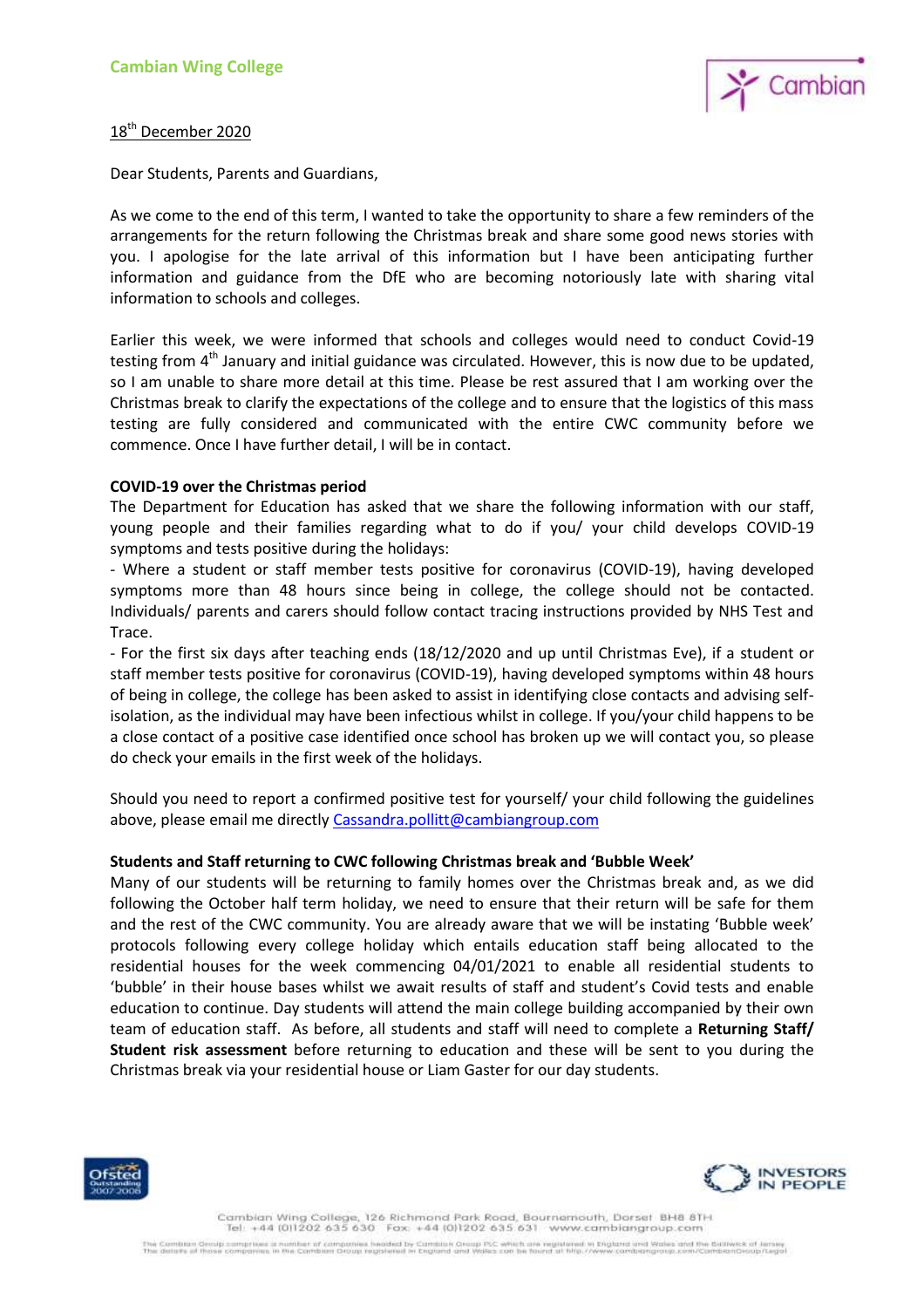

Please email the completed risk assessment to [Liam.Gaster@cambiangroup.com](mailto:Liam.Gaster@cambiangroup.com) by Monday 4<sup>th</sup> January 2021 and also to the relevant Registered Manager for all residential students.

Pear Tree House - [Ashlea-Jane.Triscott@cambiangroup.com](mailto:Ashlea-Jane.Triscott@cambiangroup.com) Southwood Avenue - [David.Bird-Hawkins@cambiangroup.com](mailto:David.Bird-Hawkins@cambiangroup.com) Kings Park Road - [Vicky.Marsden@cambiangroup.com](mailto:Vicky.Marsden@cambiangroup.com) Milton Road - [Bruno.Ramos@cambiangroup.com](mailto:Bruno.Ramos@cambiangroup.com)

If you have any questions regarding arrangements for the January return, please don't hesitate to email me.

#### **Non-Covid related news! - Charitable Donations**

In November the college enjoyed lots of fun and high jinx to raise funds for Children in Need. We all enjoyed the virtual 'Duck Race', a very large cake sale and other fun activities. In total we raised £52.00

Last week, the college community took part in Christmas Jumper day to raise funds for Save the Children collecting a total of £56.00

Since September, the student council have been collecting donations of food and essential toiletries for Christchurch Soup Kitchen, a local charity that provides hot meals, clothing, etc for homeless and low income adults and families in Christchurch and surrounding areas. The students have taken this initiative very seriously and, as you can see in the pictures below, amassed a very generous amount of items. On Thursday  $17<sup>th</sup>$  December, three of our students joined me in taking the donations down to the Soup Kitchen and served goods and drinks to the service users there. It was a humbling experience and as they told me, "puts the whole world into perspective". The student council are intending to continue to collect donations throughout this year and are keen to make volunteering a regular part of their week.





Alongside this, the staff team have been collecting essential and luxury items to create three hampers for families in need over the Christmas period on behalf of Bournemouth Foodbank. The content of each hamper has been well thought through to ensure that a family of four have treats and essentials to enable them to have everything they will need to enjoy a Xmas day and Boxing Day breakfast, lunch and dinner. They contain everything from breakfast cereal and toothpaste to Christmas pudding and yule logs. The student council have joined me today to donate the hampers to the Foodbank and they were very gratefully received.





Cambian Wing College, 126 Richmond Park Road, Bournemouth, Dorset BH8 8TH ves a number of companies headed by Cambiak Oroup PSC which are registered in England and Wales and the Ballwick of Jersey<br>Fes in the Cambian Oroup registered in England and Wallas can be found at http://www.cambiangroup.c